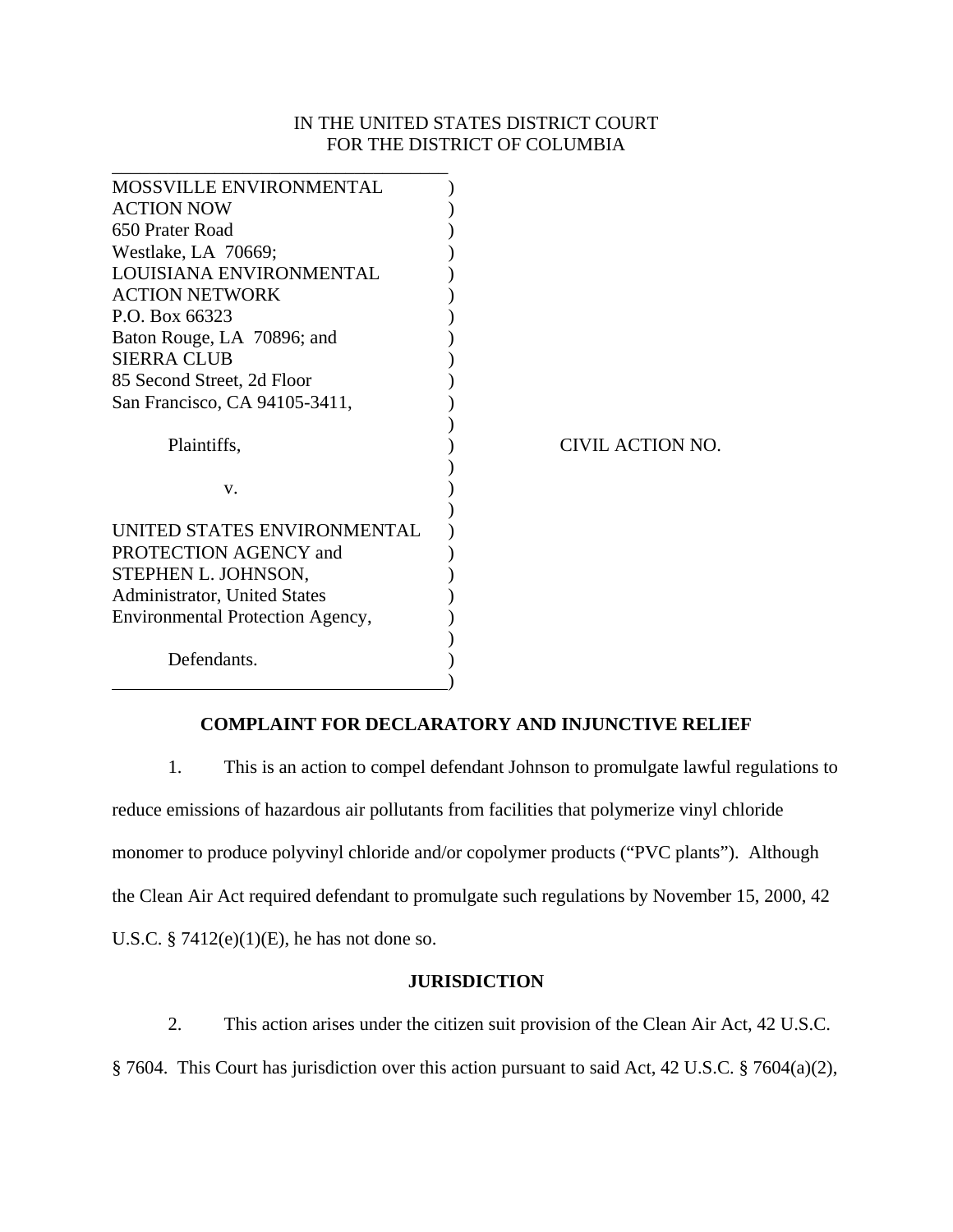as well as 28 U.S.C. §§ 1331 and 1361, and may issue a declaratory judgment and grant further relief pursuant to 42 U.S.C. § 7604(a) and 28 U.S.C. §§ 2201 and 2202. Plaintiff has a right to bring this action pursuant to 42 U.S.C. § 7604(a)(2) and the Administrative Procedure Act, 5 U.S.C. §§ 701 to 706.

 3. By certified letter posted on May 22, 2008, plaintiffs Mossville Environmental Action Now ("MEAN"), Louisiana Environmental Action Network ("LEAN"), and Sierra Club gave notice to defendants, pursuant to 42 U.S.C. § 7604(b)(2), of the violations alleged herein.

#### **PARTIES**

4. Plaintiff MEAN is a nonprofit corporation organized and existing under the laws of the State of Louisiana. MEAN is a membership organization dedicated to promoting environmental justice and protecting the residents of Mossville and southwest Louisiana from toxic pollution.

5. Plaintiff LEAN is a nonprofit corporation organized and existing under the laws of the State of Louisiana. LEAN is a statewide network of 106 member groups and more than 1700 individual members. LEAN works to improve the environment for the benefit of all of the citizens of Louisiana.

 6. Plaintiff Sierra Club is a nonprofit corporation organized and existing under the laws of the State of California. A national organization dedicated to the protection of public health and the environment, Sierra Club has more than 700,000 members in all fifty states and the District of Columbia.

 7. For the reasons stated below, the actions challenged herein cause MEAN, LEAN, and Sierra Club injury for which they have no adequate remedy at law.

8. Defendant Stephen L. Johnson is the Administrator of the United States

2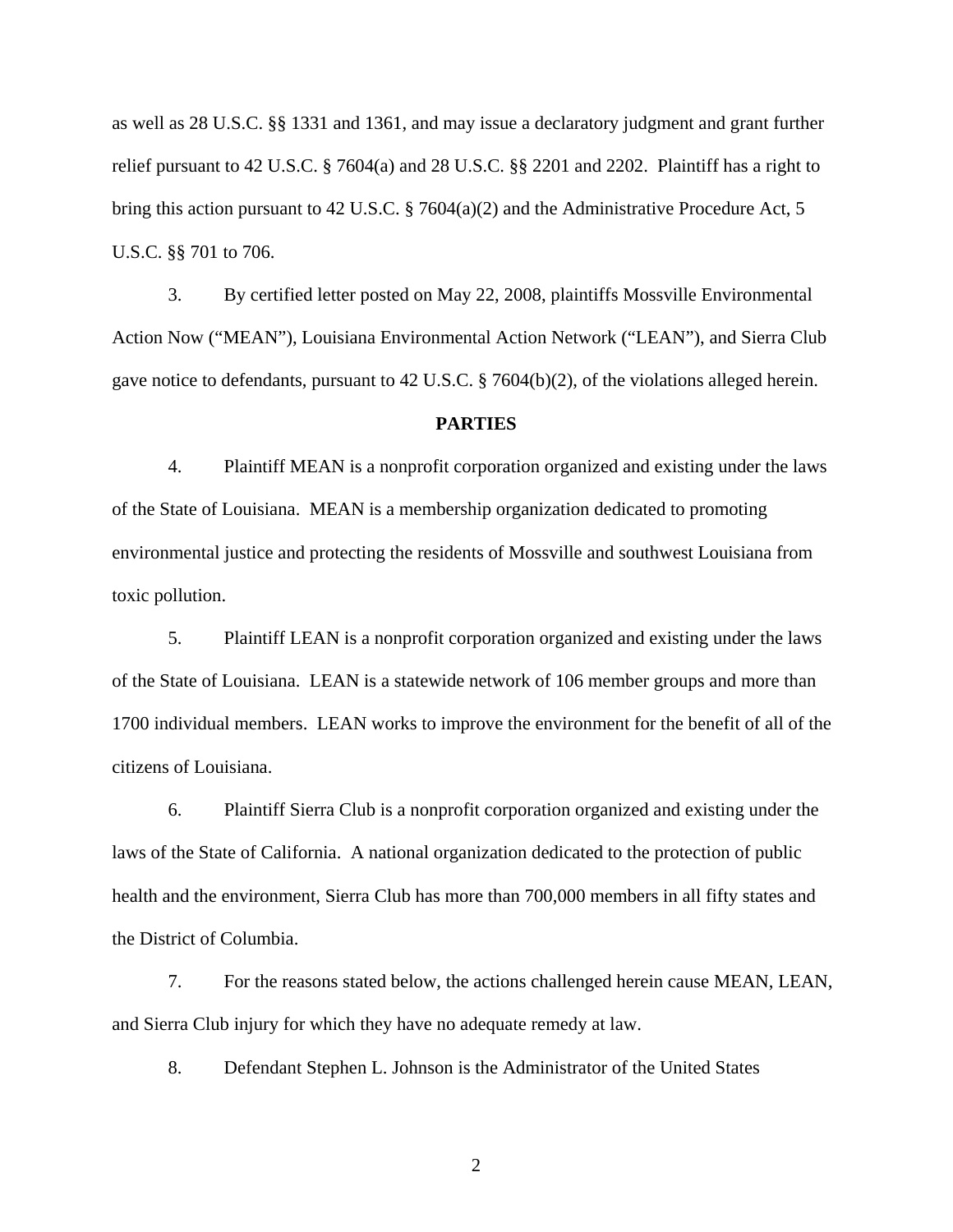Environmental Protection Agency ("EPA"), and in that role is charged with the duty to promulgate regulations according to the schedules set out in the Clean Air Act.

## **GENERAL ALLEGATIONS**

9. In 1990, Congress amended the Clean Air Act to mandate important new initiatives in several areas of air pollution control. To ensure that these initiatives would be implemented in a timely fashion, the 1990 amendments established mandatory deadlines for EPA action. *See, e.g.*, 42 U.S.C. § 7412(e)(1).

10. As part of the Clean Air Act amendments, Congress enumerated 189 pollutants as "hazardous air pollutants" ("HAPs") in the Clean Air Act itself. 42 U.S.C. § 7412(b)(1). Congress then directed EPA to set emission standards for all the categories of sources that emit the listed pollutants.  $42 \text{ U.S.C.}$  §  $7412(c)$ , (d).

11. Section 112(e)(1) of the Act provides in pertinent part:

The Administrator shall promulgate regulations establishing emission standards for categories and subcategories of sources initially listed for regulation pursuant to subsection  $(c)(1)$  of this section as expeditiously as practicable, assuring that –

\*\*\*

(E) emission standards for all categories and subcategories shall be promulgated not later than 10 years after November 15, 1990.

42 U.S.C. § 7412(e)(1).

12. Thus, § 112(e) of the Clean Air Act required defendant to promulgate, no later

than November 15, 2000, regulations for all of the categories and subcategories of sources listed pursuant to  $$112(c)$  of the Act.

13. Congress also provided expressly for EPA to review and revise the few standards that it had promulgated under the pre-1990 air toxics provisions: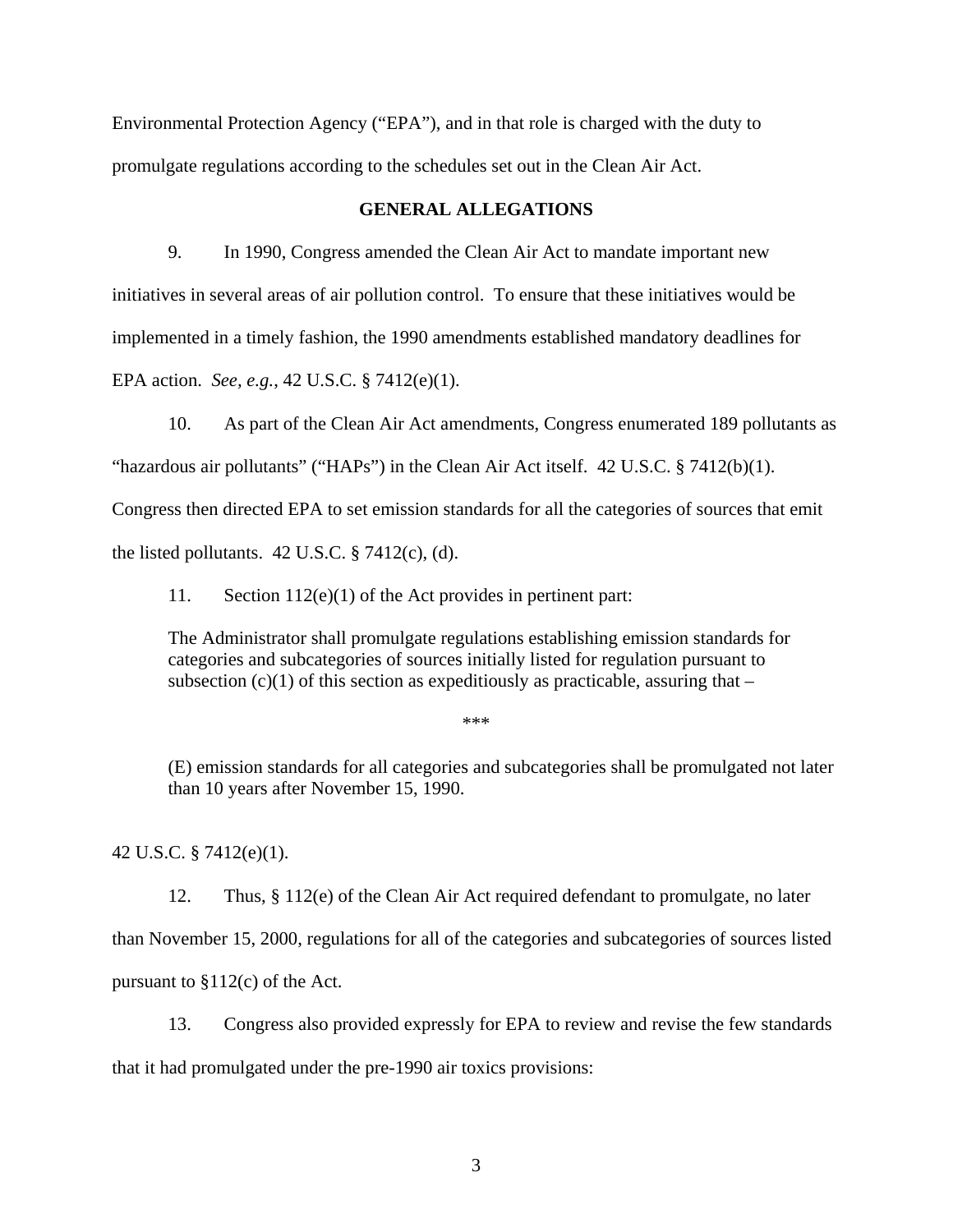Each such standard shall be reviewed and, if appropriate revised, to comply with the requirements of subsection (d) of this section within 10 years after the date of enactment of the Clean Air Act Amendments of 1990.

42 U.S.C. § 7412(q)(1). Thus, the 1990 Amendments required EPA to revise its pre-1990 hazardous air pollutant standards to comply with § 112(d) (as amended), unless they were determined to already meet § 112(d)'s requirements.

14. In § 112(d), Congress required EPA to issue emissions standards that "require the maximum degree of reduction in emissions of the hazardous air pollutants subject to this section that the Administrator . . . determines is achievable for new or existing sources in the category." 42 U.S.C. § 7412(d)(2).

15. "Polyvinyl Chloride and Copolymers Production" was listed as a category of major sources, pursuant to § 112(c) of the Act on the initial source category list published in the Federal Register on July 16, 1992. 57 Fed. Reg. 31576, 31591 (July 16, 1992).

16. On December 8, 2000, EPA issued a proposed rule entitled "National Emissions Standards for Polyvinyl Chloride and Copolymers Production." 65 Fed. Reg. 76958 (December 8, 2000). In that rulemaking, EPA reviewed a previously issued vinyl chloride emission standard that predated the [1](#page-3-0)990 Clean Air Act Amendments pursuant to  $\S 112(d)$  and  $\S 112(q)(1)$ .<sup>1</sup> In its final rule, issued July 10, 2002, EPA determined that the existing vinyl chloride standard reflected the application of MACT, thereby meeting the requirements of section 112(d) of the Clean Air Act. 67 Fed. Reg. 45886 (July 10, 2002) ("2002 NESHAP"). Accordingly, in the

 $\overline{a}$ 

<span id="page-3-0"></span><sup>&</sup>lt;sup>1</sup> EPA identified vinyl chloride as a hazardous air pollutant prior to the enactment of the Clean Air Act Amendments of 1990, s*ee* 40 Fed. Reg. 59477 (December 24, 1975). Pursuant to § 112 of the pre-1990 Clean Air Act, EPA proposed and promulgated emission standards for vinyl chloride emissions from PVC plants and ethylene dichloride-vinyl chloride plants, another significant source of vinyl chloride emissions. 40 C.F.R. Part 61, Subpart F; 40 Fed. Reg. 59532 (proposal); 41 Fed. Reg. 46560 (October 21, 1976) (final rule).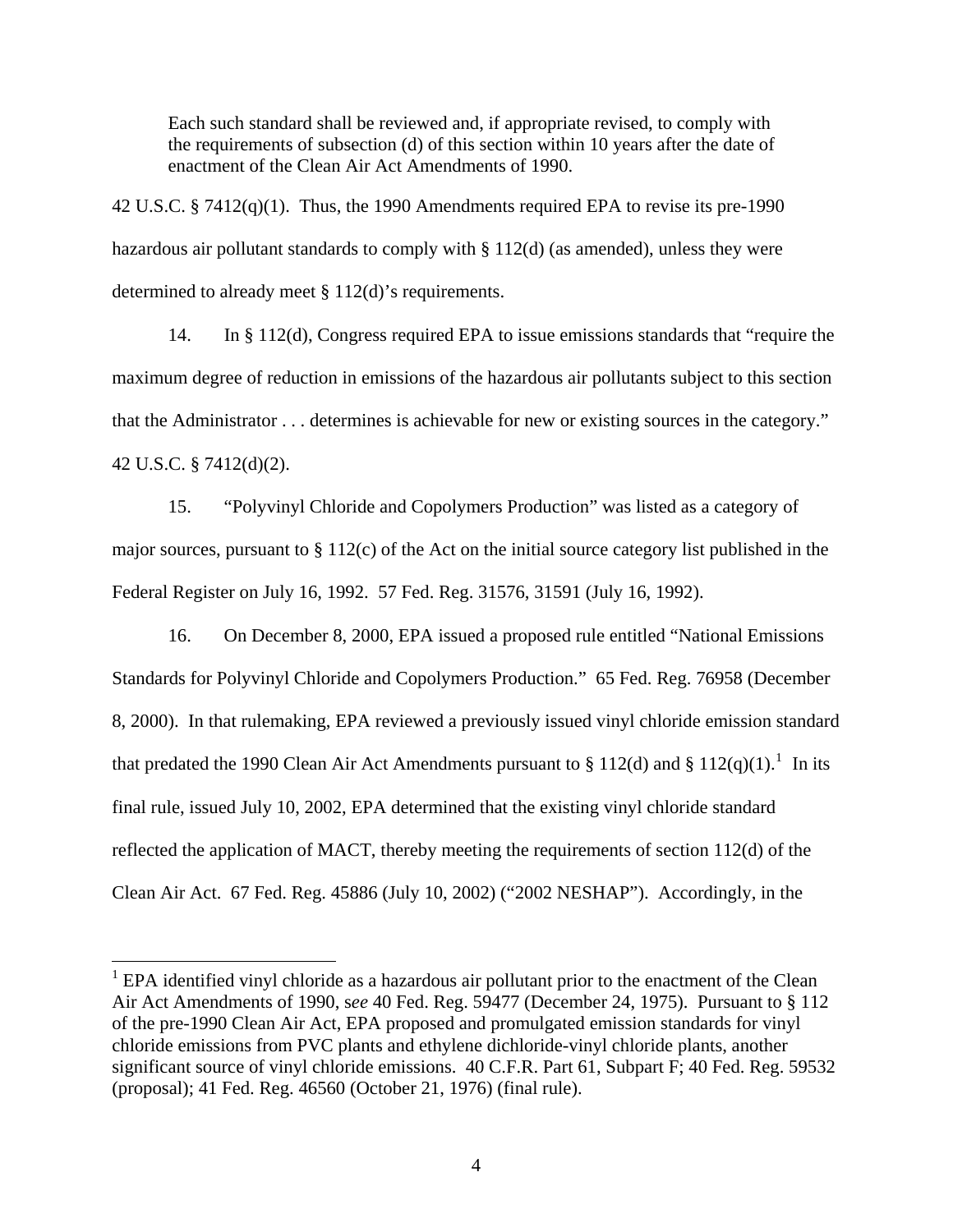2002 NESHAP, EPA required PVC and copolymers production facilities to comply with the existing vinyl chloride NESHAP. *Id.*

17. On September 9, 2002, Sierra Club and MEAN filed a petition for review of the 2002 NESHAP with the District of Columbia Circuit Court of Appeals. The Court vacated the 2002 NESHAP, holding that the EPA had failed to establish emission standards for every hazardous air pollutant that PVC plants emit as required by § 112(d)(1). *Mossville Environmental Action Now v. EPA*, 370 F.3d 1232 (D.C. Cir. 2004); *see also Nat'l Lime Ass'n v. EPA*, 233 F.3d 625, 634 (D.C. Cir. 2000) (holding that Clean Air Act § 112(d)(1) establishes a "clear statutory obligation to set emission standards for each listed HAP" that the source category emits). EPA has yet to respond to the vacatur, and accordingly, has not promulgated new standards at this time.

 18. By vacating the PVC standards, the D.C. Circuit restored the status quo before those standards took effect—a status quo in which EPA's mandatory duties under § 112(e) of the Act were unfulfilled. *See Envtl. Defense v. Leavitt*, 329 F. Supp. 2d 55, 64 (D.D.C. 2004). Thus, EPA is in violation of its non-discretionary duty under Clean Air Act  $\S 112(e)(1)$  to issue § 112(d) standards for PVC plants no later than November 15, 2000.

#### **ALLEGATIONS DESCRIBING PLAINTIFF'S INJURIES**

19. EPA "has classified vinyl chloride as a Group A known human carcinogen." 65 Fed. Reg. 76958, 76960 (Dec. 8, 2000). The agency also has determined that "[c]hronic (longterm) exposure to vinyl chloride through inhalation and oral exposure in humans has resulted in liver damage" and that animal studies "raise a concern about potential reproductive and developmental hazards to humans." *Id.*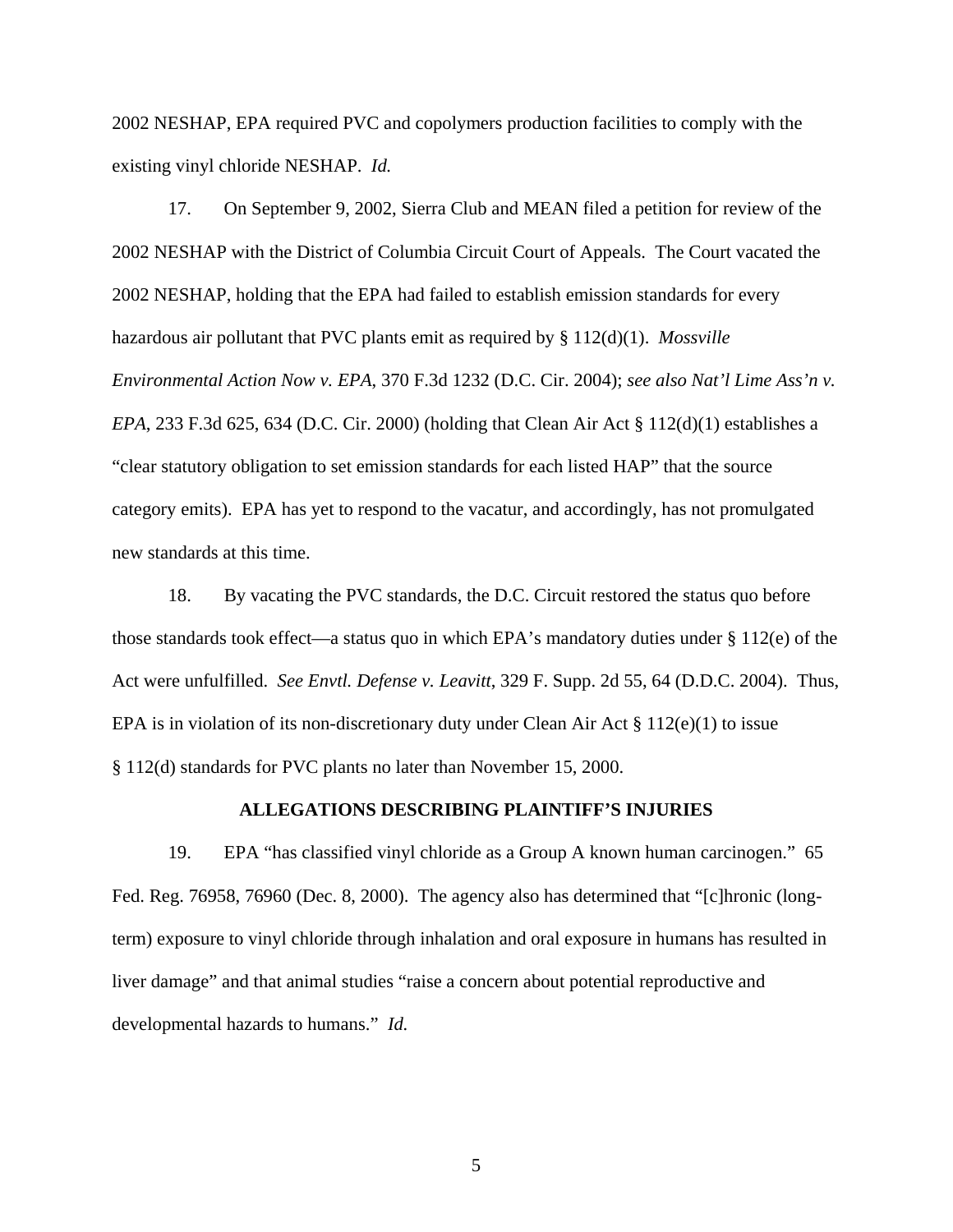20. Exposure to the other HAPs that PVC plants emit is also associated with adverse health effects. Exposure to vinylidene chloride  $(1,1)$  dichloroethylene), for example, may cause cancer as well as damage to the lungs, liver, kidneys, and central nervous system. *Id.* Exposure to chlorine and hydrogen chloride can cause irritation to the eyes, respiratory tract and lungs, as well as pulmonary edema, bronchitis, gastritis and dermatitis. 67 Fed. Reg. 44713, 44715 (July 3, 2002).

21. PVC plants are also known to emit dioxin. *See* Nat'l Ctr. for Envtl. Assessment, U.S. EPA, EPA/600/P-03/002F, *An Inventory of Sources and Environmental Releases of Dioxin-Like Compounds in the United States for the Years 1987, 1995, and 2000*, at 8-36 to 8-38 (2006). Dioxin is a known human carcinogen, and can pose a danger even in low daily doses of exposure. National Toxicology Program, U.S. Dept. of Health and Human Services, Eleventh Edition, *Report on Carcinogens* (2005).

22. Sierra Club, LEAN, and MEAN members live, work, and recreate in communities where PVC plants and copolymers plants are located. As a result, they are exposed to the hazardous air pollutants that these facilities emit through exposure to toxic air pollution as well as exposure to contaminated water, soil, and fish. These Sierra Club, LEAN, and MEAN members are exposed to the resulting risk of adverse health effects.

23. Defendants' failure to promulgate lawful regulations establishing emissions standards for PVC plants by the November 15, 2000 deadline (specified in § 112(e)(1)(E)) increases and prolongs Sierra Club, LEAN, and MEAN members' exposure to hazardous air pollutants and their risk of adverse health effects.

24. PVC plants' toxic emissions contaminate the air, soil, and water in and around plaintiffs' members' homes. As a result, it is unsafe to eat fruits and vegetables raised in

6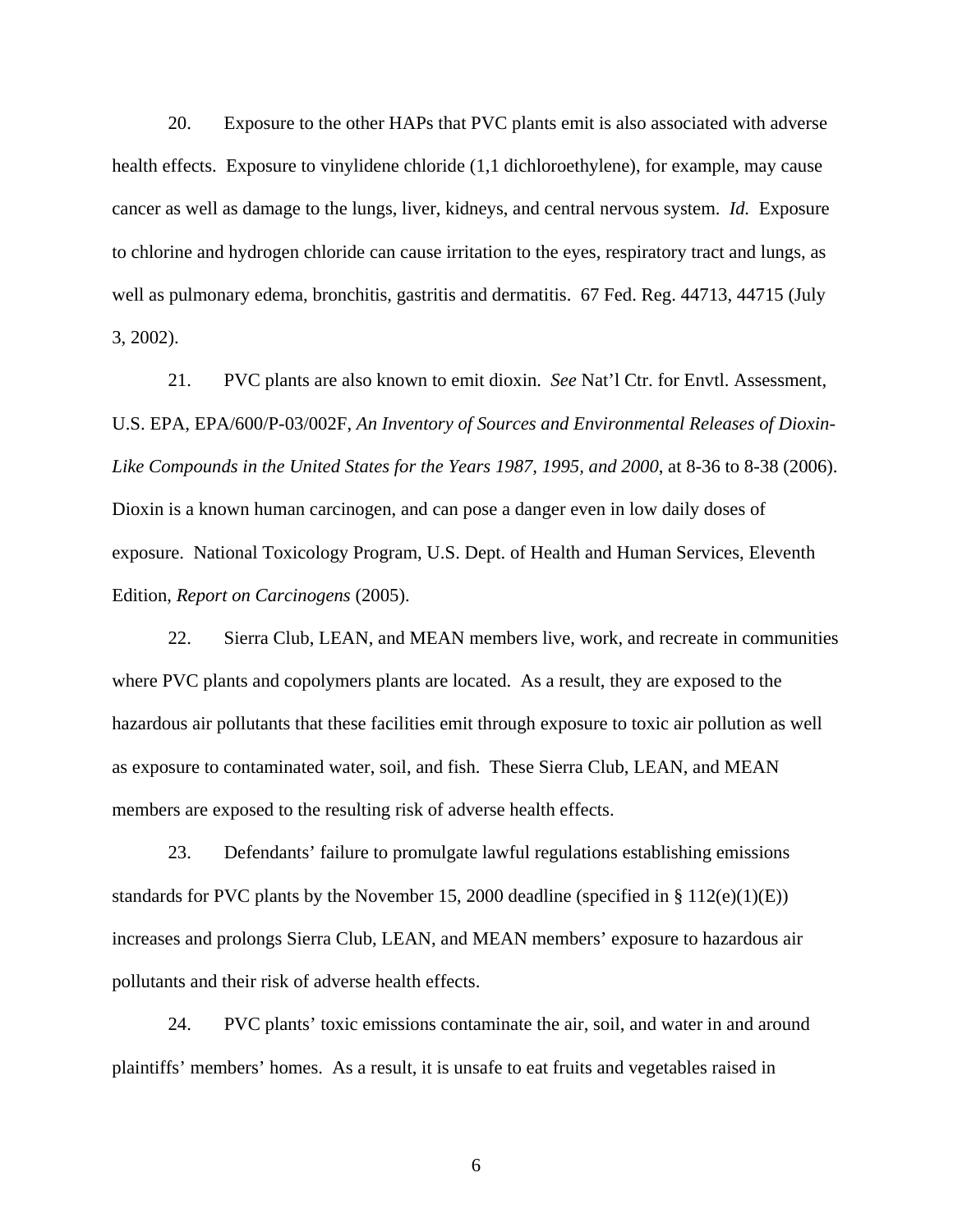plaintiffs' members' gardens. Likewise, dermal exposure to soil in plaintiffs' members' gardens is unsafe. For both reasons, plaintiffs refrain from gardening and from eating food grown in their own gardens — activities they would otherwise enjoy. Further, plaintiffs' members are aware that they are exposed to toxic pollution from PVC plants in their homes and gardens and, as a result, they enjoy outside activities less and sometimes have to stay inside and shut the windows.

25. Plaintiffs' members would enjoy fishing in local waterbodies and eating the fish they catch, but health advisories indicate that the fish are contaminated with dioxins and other toxins emitted by PVC plants. Accordingly, plaintiffs' members refrain from fishing, an activity they would otherwise enjoy.

26. Hazardous air pollutants also cause environmental harms by, *inter alia*, causing death, illness, and impaired reproductive success in wildlife, fish and plants. Sierra Club, LEAN, and MEAN's membership encompasses numerous active outdoor recreation enthusiasts who engage in a wide variety of activities including hiking, backpacking, birdwatching and other wildlife observation, gardening, flower and plant identification, edible wild plant gathering, canoeing, fishing, hunting, and others. Sierra Club, LEAN, and MEAN members pursue these activities in areas that are in close proximity to PVC plants. The emissions of hazardous air pollutants from these plants harm Sierra Club, LEAN, and MEAN members by placing at risk the wildlife, fish, and plant resources that are an integral component of their recreational and aesthetic experience.

#### **CLAIM FOR RELIEF**

 27. The allegations of the foregoing paragraphs are hereby incorporated as if set forth fully herein.

28. Defendant's failure to promulgate lawful regulations for PVC plants constitutes a

7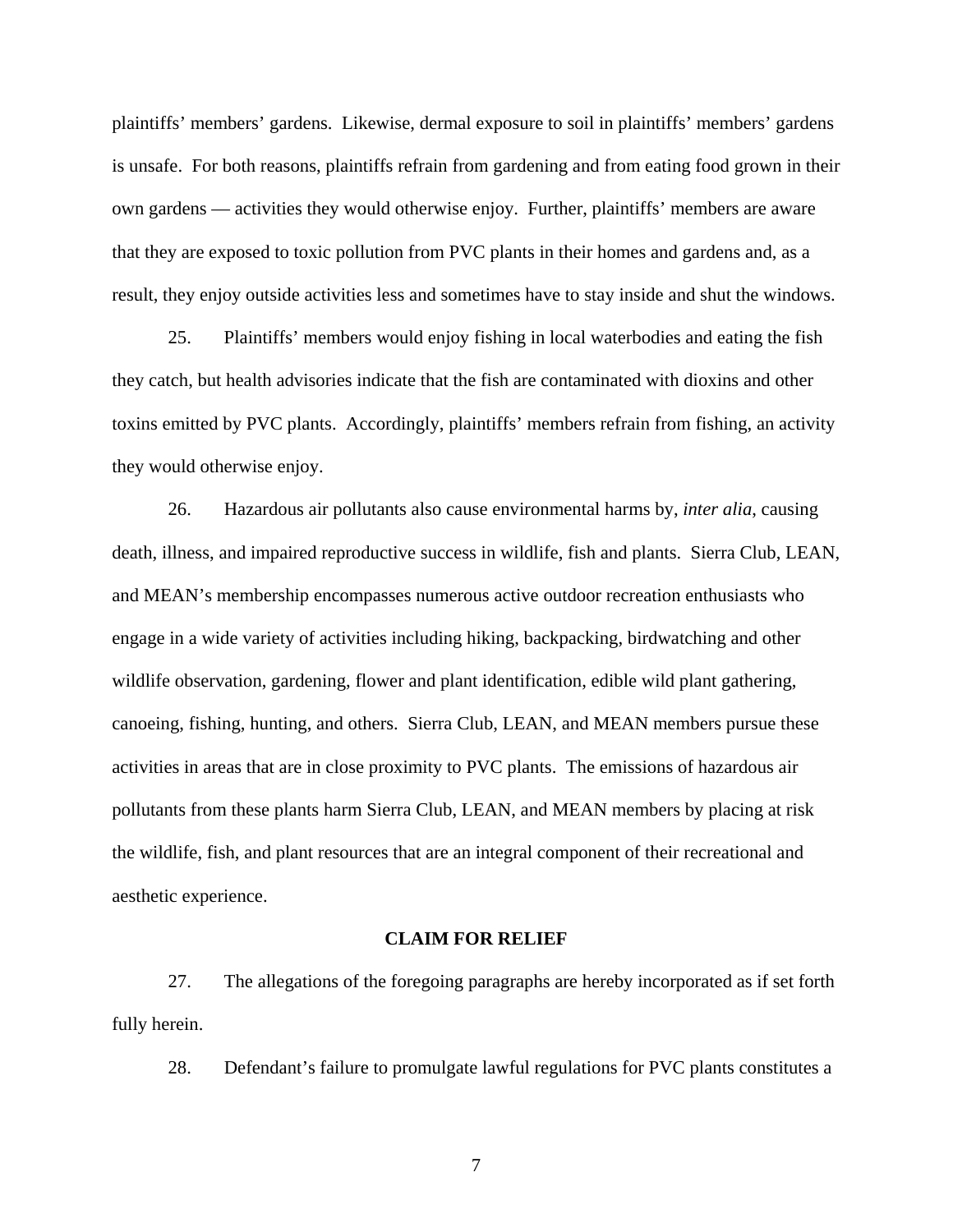"failure of the Administrator to perform any act or duty under this chapter which is not discretionary with the Administrator" within the meaning of  $\S 304(a)(2)$ . 42 U.S.C.  $§ 7604(a)(2).$ 

# **PRAYER FOR RELIEF**

- 29. WHEREFORE, Plaintiff requests that this Court:
	- (1) Declare that defendant Johnson's failure to promulgate lawful regulations for PVC plants by the November 15, 2000 deadline specified in  $\S 112(e)(1)(E)$  constitutes "a failure to perform any act or duty under this chapter which is not discretionary with the Administrator" within the meaning of  $\S$  304(a)(2), 42 U.S.C.  $\S$ 7604(a)(2),
	- (2) Order defendant Johnson to propose and promulgate, in accordance with expeditious deadlines specified by this Court, regulations establishing emissions standards for PVC plants under Clean Air Act  $§ 112(d),$
	- (3) Retain jurisdiction of this action to ensure compliance with its decree,
	- (4) Award plaintiff the costs of this action, including attorney's fees, and,
	- (5) Grant such other relief as the Court deems just and proper

DATED: October 22, 2008